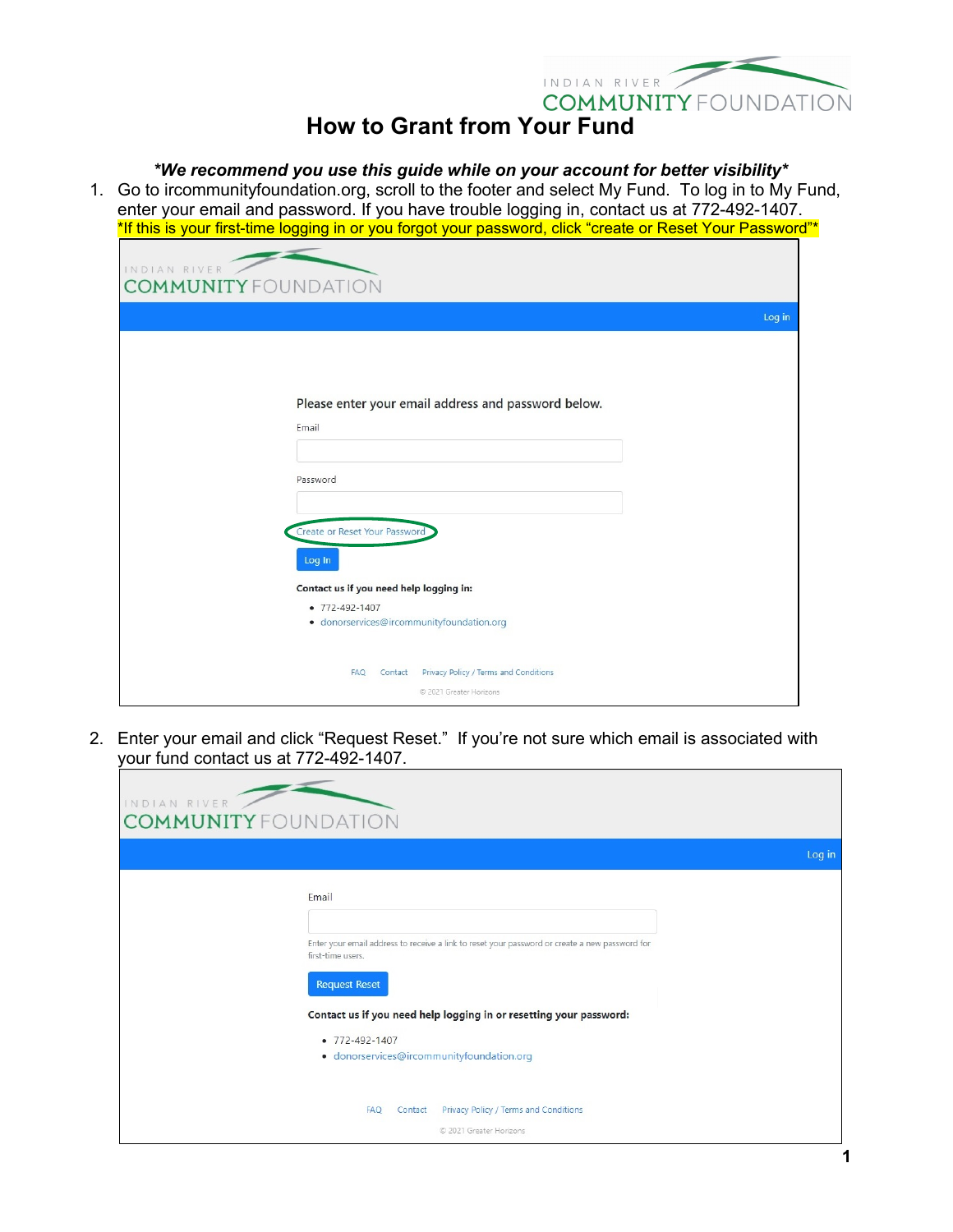

## Follow the reset link in your email to reset your password.

Check your email inbox for a reset link. Check your spam or junk folder if the reset link is not in your inbox.

Follow the password criteria, set your password, and log in.

| New Password                                                         |
|----------------------------------------------------------------------|
|                                                                      |
| Repeat Password                                                      |
|                                                                      |
| security: secure - good job!                                         |
|                                                                      |
| Please choose a password with a combination of the following:        |
| · Minimum of 12 characters (required)                                |
| Capital Letters (A-Z)                                                |
| • Lowercase Letters (a-z)                                            |
| Numbers (0-9)                                                        |
| Special Characters (@, #, \$, %, &, *, space, etc.)                  |
| Additionally, make sure your password:                               |
| Does not contain common words                                        |
| · Does not contain any part of your email address                    |
| Is not a password you have used elsewhere                            |
| Avoids using multiple repeating characters                           |
| Your password must meet minimum requirements before you can save it. |
| <b>Set Password</b>                                                  |
| Your password has been reset.                                        |
| Log In Now                                                           |

3. Select your Fund on the My Fund dashboard. Selecting your Fund will take you to the View Fund Info Tab.

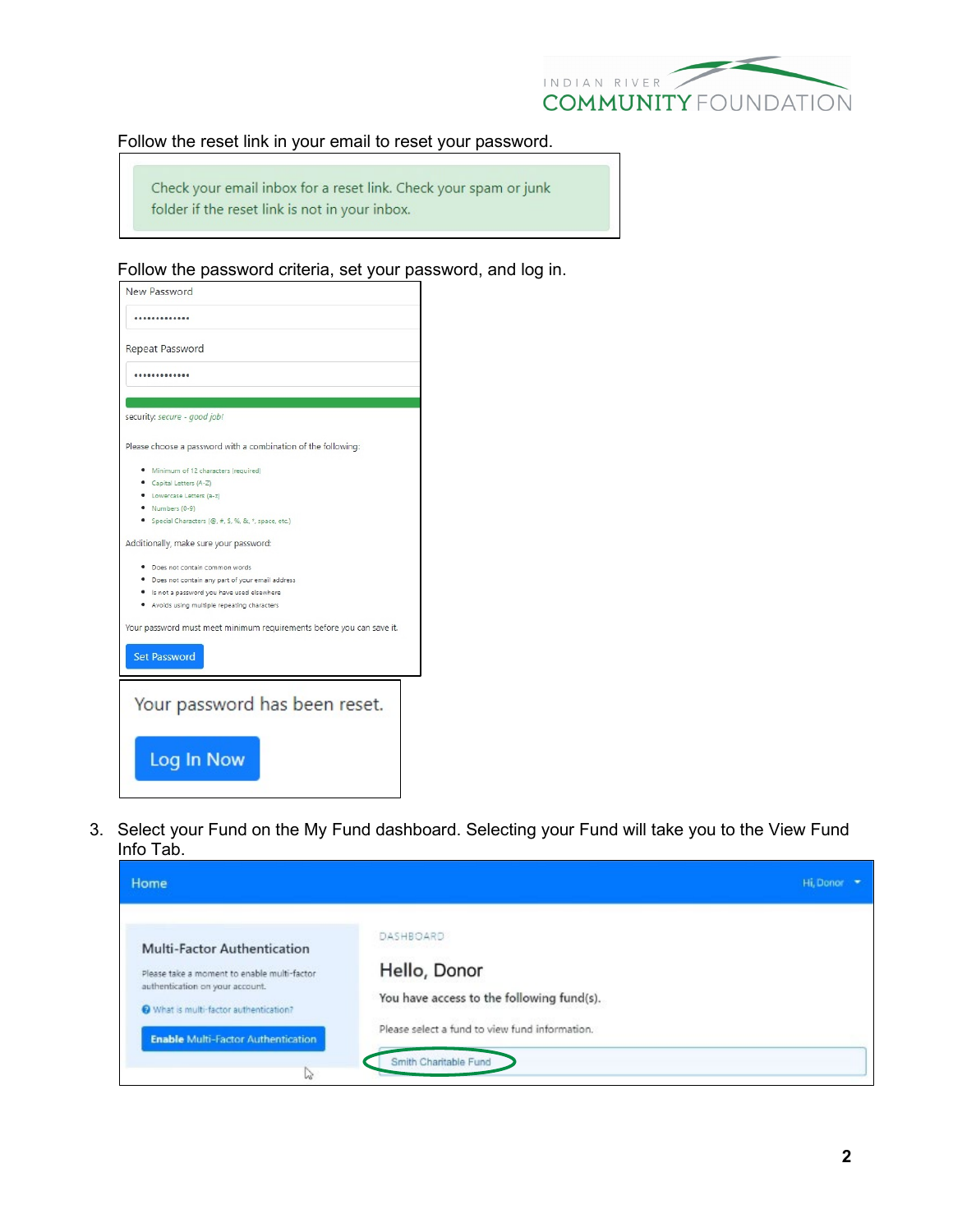

4. From the View Fund Info tab, click "Grants" to fund an organization you have previously supported.

| View Fund Info              | Request a Grant | Contribute to Fund                             |  |
|-----------------------------|-----------------|------------------------------------------------|--|
| Advisors<br>Overview        | Grants          | Contributions<br>Requests<br><b>Statements</b> |  |
| Established: March 27, 2017 |                 |                                                |  |
| <b>YTD Grants</b>           | D               | \$18,950.00                                    |  |
| <b>YTD Contributions</b>    |                 | \$20,000.00                                    |  |
|                             |                 |                                                |  |

This will bring up a list of your past grants. Your most recent grants are listed first. Use the Show Filter/Sort Options to narrow the list. Find the desired organization and click "Grant Again" to bring up a grant recommendation form. Skip to step 8 to complete the form.

| <b>View Fund Info</b><br>Request a Grant                                                               | Contribute to Fund |               |                   |           |             |
|--------------------------------------------------------------------------------------------------------|--------------------|---------------|-------------------|-----------|-------------|
| Overview<br>Advisors<br>Grants<br>$\mathcal{F}_{\mu\nu}$                                               | Requests           | Contributions | <b>Statements</b> |           |             |
| The following grants have been processed and have been paid (or are in the final steps of being paid). |                    |               |                   |           |             |
| Show Filter / Sort Options                                                                             |                    |               |                   |           |             |
| ORGANIZATION                                                                                           |                    |               | AMOUNT            | PAID      |             |
| Affordable Housing                                                                                     |                    |               | \$2,500.00        | 9/1/2020  | Grant Agair |
| Feeding the City                                                                                       |                    |               | \$500.00          | 8/15/2020 | Grant Again |
| Healthy Community League                                                                               |                    |               | \$3,000.00        | 8/15/2020 | Grant Again |
| Human to Human International                                                                           |                    |               | \$100.00          | 7/1/2020  | Grant Again |
| <b>Blood Donation Center</b>                                                                           |                    |               | \$50.00           | 6/24/2020 | Grant Again |
| Regional Community Outreach                                                                            |                    |               | \$350.00          | 6/24/2020 | Grant Again |
| Children's Museum Foundation                                                                           |                    |               | \$1,000.00        | 5/12/2020 | Grant Again |
| ▶ Workforce Development Fund                                                                           |                    |               | \$1,500.00        | 5/12/2020 | Grant Again |
| Central Food Pantry                                                                                    |                    |               | \$750.00          | 4/30/2020 | Grant Again |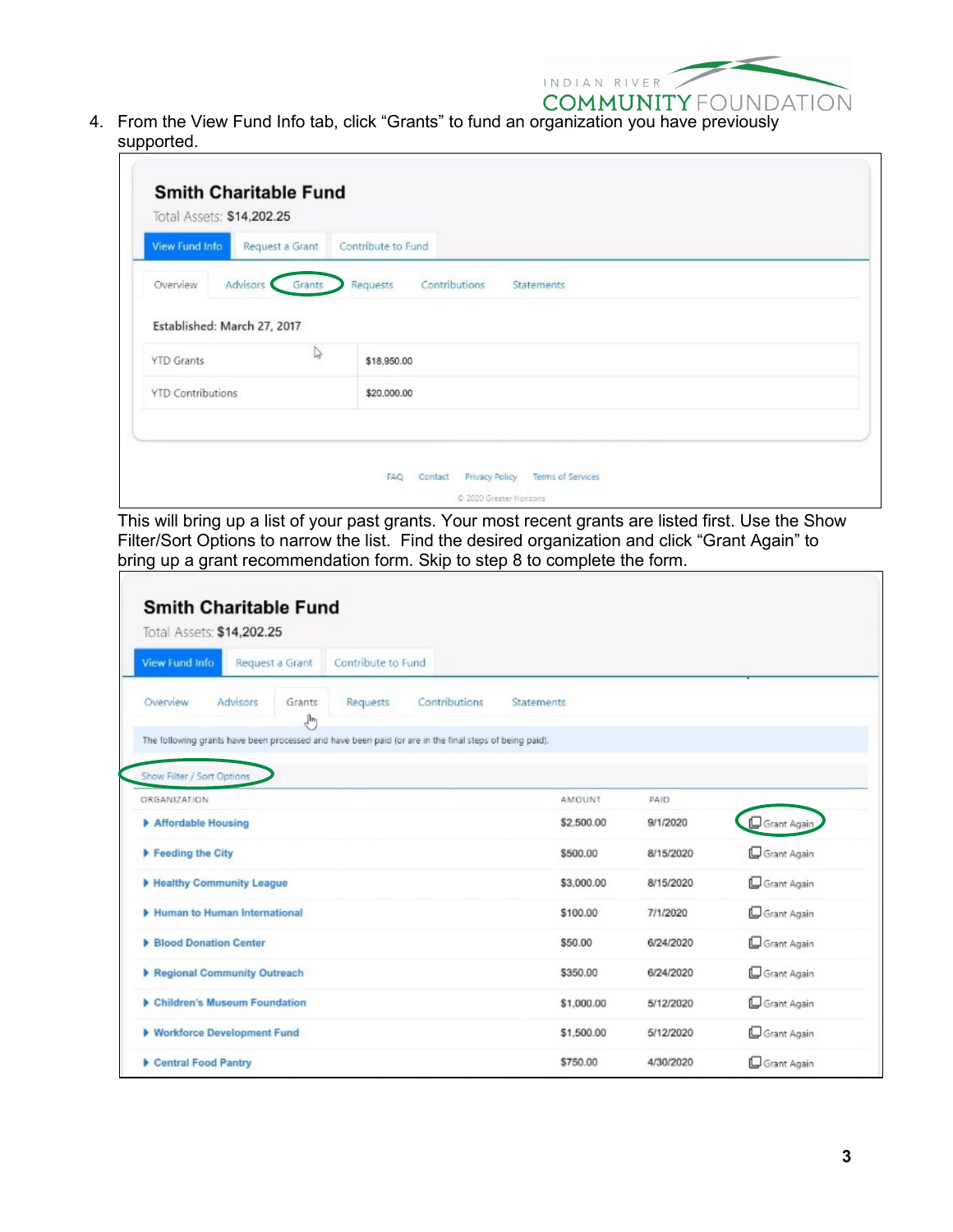

5. If you would like to make a grant to an organization you have not previously supported, click "Request a Grant."

| Home                                                                                                                                                            |                                                                                         | Hi, Donor * |
|-----------------------------------------------------------------------------------------------------------------------------------------------------------------|-----------------------------------------------------------------------------------------|-------------|
| FUND DETAIL                                                                                                                                                     |                                                                                         |             |
| <b>Smith Charitable Fund</b><br>Total Assets: \$14,202.25<br>View Fund Info<br>Request a Grant<br>Advisors<br>Overview<br>Grants<br>Established: March 27, 2017 | Contribute to Fund<br>Contributions<br>Requests<br><b>Statements</b>                    |             |
| P.<br><b>YTD Grants</b>                                                                                                                                         | \$18,950.00                                                                             |             |
| <b>YTD Contributions</b>                                                                                                                                        | \$20,000.00                                                                             |             |
|                                                                                                                                                                 | Privacy Policy<br>Terms of Services<br><b>FAQ</b><br>Contact<br>C 2020 Greater Horizons |             |

Type the name of the organization you wish to support in the search bar. The search results will appear as you type.

| Request a Grant<br>View Fund Info                                                                                                                                                             | Contribute to Fund              |                                              |
|-----------------------------------------------------------------------------------------------------------------------------------------------------------------------------------------------|---------------------------------|----------------------------------------------|
| ▷                                                                                                                                                                                             |                                 |                                              |
| Grant Request                                                                                                                                                                                 |                                 |                                              |
| Search for an organization.                                                                                                                                                                   |                                 |                                              |
| If you cannot locate the desired recipient, you may enter your grant request manually.                                                                                                        |                                 |                                              |
| teach for americal                                                                                                                                                                            |                                 |                                              |
|                                                                                                                                                                                               |                                 |                                              |
|                                                                                                                                                                                               |                                 |                                              |
|                                                                                                                                                                                               | Teach for America - Colorado    | Teach for America - Los Angeles              |
|                                                                                                                                                                                               | 1391 Speer Boulevard, Ste. 710  | PO Box 398583                                |
|                                                                                                                                                                                               | Denver, CO, 80204               | San Francisco, CA, 94139                     |
|                                                                                                                                                                                               | Tax ID: 13-3541913              | Tax ID: 13-3541913                           |
|                                                                                                                                                                                               | (Primary Location)              | (Primary Location)                           |
|                                                                                                                                                                                               | Teach for America - Dallas/Fort | Teach For America-Kansas City                |
|                                                                                                                                                                                               | Worth                           | 2000 Baltimore Avenue, Suite 300             |
| Teach for America - Buffalo<br>345 W Ferry Street<br>Buffalo, NY, 14213<br>Tax ID: 13-3541913<br>(Primary Location)<br>Teach for America - South Louisiana<br>501Government Street, Suite 100 | 600 N Pearl Street, Suite 2300  |                                              |
| Baton Rouge, LA, 70806<br>Tax ID: 13-3541913                                                                                                                                                  | Dallas, TX, 75201               | Kansas City, MO, 64108<br>Tax ID: 13-3541913 |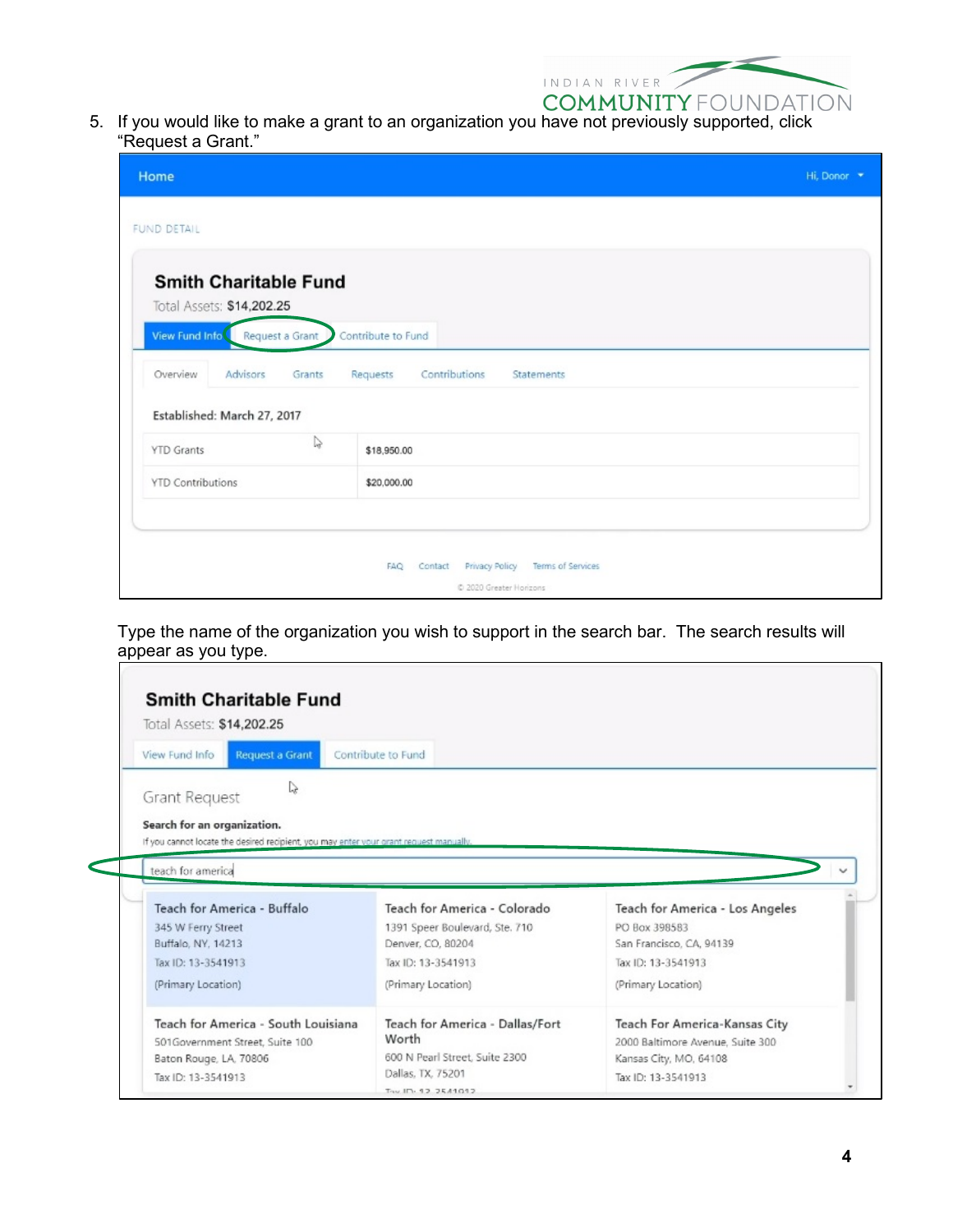

The location may be added to the search to narrow down results and select the organization.

| View Fund Info                | Request a Grant                  | Contribute to Fund                                                                     |  |
|-------------------------------|----------------------------------|----------------------------------------------------------------------------------------|--|
|                               |                                  |                                                                                        |  |
| <b>Grant Request</b>          |                                  |                                                                                        |  |
| Search for an organization.   |                                  |                                                                                        |  |
|                               |                                  | If you cannot locate the desired recipient, you may enter your grant request manually. |  |
| teach for america kansas city |                                  |                                                                                        |  |
|                               |                                  |                                                                                        |  |
|                               |                                  |                                                                                        |  |
|                               | Teach For America-Kansas City    |                                                                                        |  |
|                               | 2000 Baltimore Avenue, Suite 300 |                                                                                        |  |
| Kansas City, MO, 64108        |                                  | $\mathbb{Q}$                                                                           |  |

6. If your search did not yield any results, click on "enter the request manually."



7. Complete the amount, purpose of the grant (if any), any special instructions for our staff, a desired frequency of this grant (if any), uncheck the box if you want to grant anonymously, select your delivery option, agree to the terms, and click submit to complete the request.